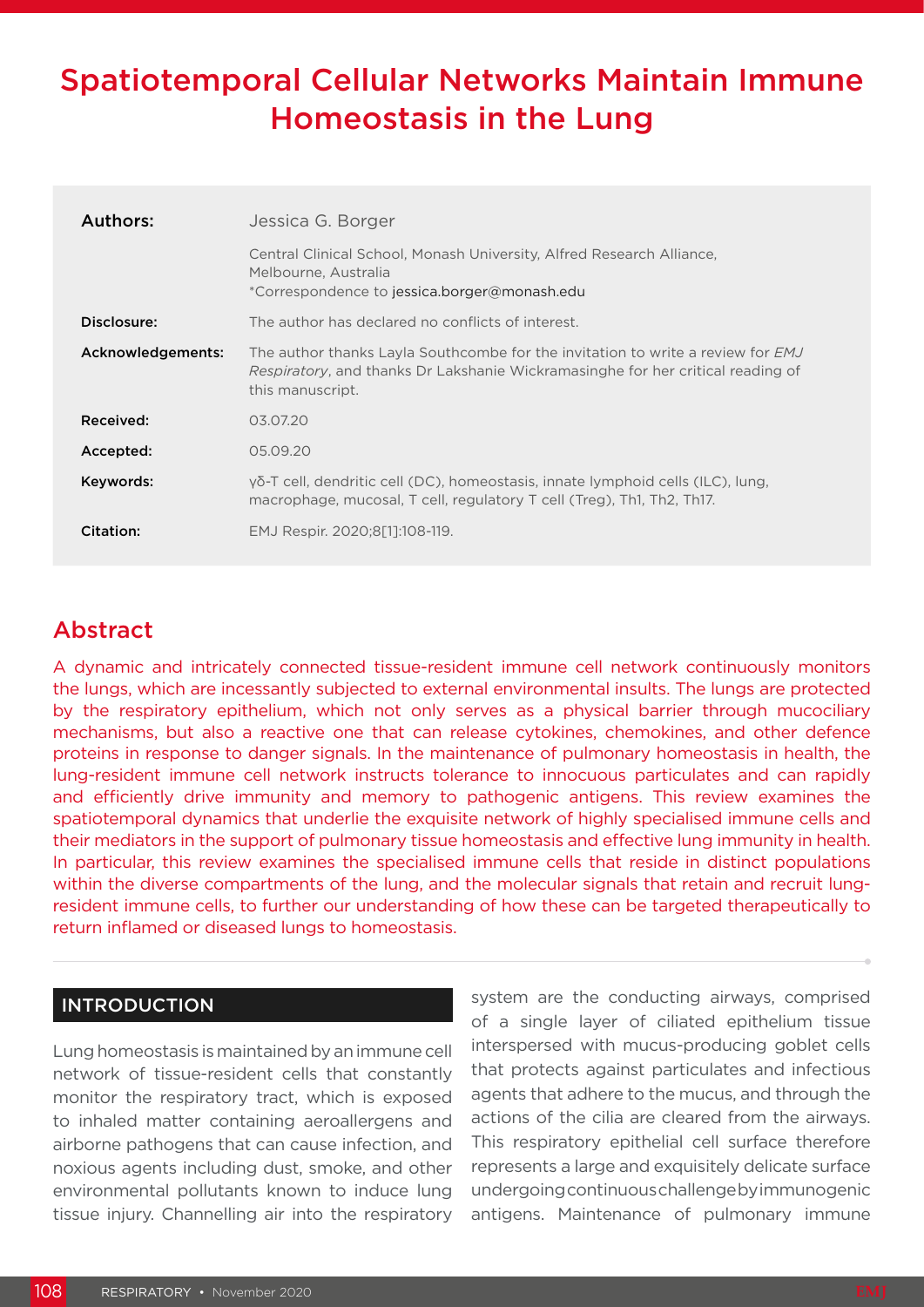homeostasis, required to dynamically support efficient gas exchange between the epithelial cell surfaces and the vascular bed, is provided at this interface by constant immune surveillance differentiating between self and the environment, instructing tolerance mechanisms to innocuous inhaled particles, and through mounting rapid responses to pathogenic challenge.

Maintenance of immune homeostasis and the triggering of pathogenesis requires a sophisticated understanding of the dynamic interplay between the network of tissue-resident immune cells within the microanatomical organisation of the lung. This review will discuss the spatiotemporal cellular dynamics of the innate and adaptive immune cell networks during homeostasis, focussing on the participation of the individual lung-resident immune cell types and their intricate interplay to maintain the pulmonary microenvironment. How these immune cells then participate in wound healing and tissue repair, become dysregulated and contribute to chronic inflammation, and the treatment of subsequent respiratory complications will not be discussed in this review, but reference to topical studies on advancements in these fields will be highlighted.

# SPATIOTEMPORAL ORGANISATION OF THE PULMONARY IMMUNE CELL NETWORK

The lung is populated by heterogenous tissueresident innate and adaptive immune cells that function together to maintain tissue homeostasis and protect from recurrent pathogenic challenges. Dysregulation of the immune response can cause acute respiratory distress syndrome<sup>1</sup> and asthma,<sup>2</sup> or drive chronic  $inflammatory$  diseases<sup>3</sup> including chronic obstructive pulmonary disease (COPD),4 bronchopulmonary dysplasia,<sup>5</sup> pulmonary fibrosis, $6$  and lung cancer.<sup>7</sup> To appreciate the maintenance of homeostasis and development of immune responses within the lung, it is critically important to consider spatiotemporally how and where immune cells interact and function.

In the steady state, macrophages, the predominant innate leukocyte population, and dendritic cells (DC) continually sample and phagocytose the majority of inhaled innocuous and pathogenic particulate material that enters the airways, to protect local tissues from damage by suppressing induction of the adaptive immune response.8 Cluster of differentiation (CD)4+ and CD8+ T cells are the prevalent adaptive immune cells that generate specific effector and memory responses to innocuous bacterial, viral, and fungal antigens.9 Pathogenic antigen not cleared from the conducting airways within mucous secretions from goblet cells or digested by macrophages is sampled through the airway epithelium by DC and instead transported to the lung-draining lymph nodes for processing into the major histocompatibility complex Class I or II pathways for generation of a specific adaptive T-cell effector response (Figure 1).

Distinct leukocyte networks extend throughout the entirety of the lung, reflecting contrasting and variable levels of airborne antigen exposure experienced throughout the pulmonary system, which facilitate highly specific and directed immune responses to maintain tissue homeostasis. The lung is segregated into numerous anatomically distinct cellular compartments, including the conducting airway mucosa, the lung parenchyma, the draining lymph nodes, bronchoalveolar space, bronchus-associated lymphoid tissue (BALT), the intravascular cell pool, and periarterial space.10

# Conducting Airway Mucosa

The conducting airway mucosa is composed of ciliated epithelial cells and mucus-secreting goblet cells that remove inhaled particulate through mucociliary clearance mechanisms. The bronchial epithelium contains a unique leukocyte network, enriched in DC, predominantly myeloid DC, as well as plasmacytoid DC (pDC) and pulmonary alveolar macrophages (AM). Lungresident airway mucosal DC are reported to be strategically positioned with highly motile projections extended between epithelial cells to support direct antigen sampling from the airway luminal surface.<sup>11-14</sup> Interestingly, many of these studies are inferred from static imaging and flow cytometry studies<sup>11,15,16</sup> with recent work utilising elegant slice imaging, suggesting the conducting airways are rarely sites of transepithelial DC projections,<sup>17</sup> challenging current dogma and indicating antigenic sampling occurs upon escape of particulate from mucociliary actions and its exposure within the lung parenchyma.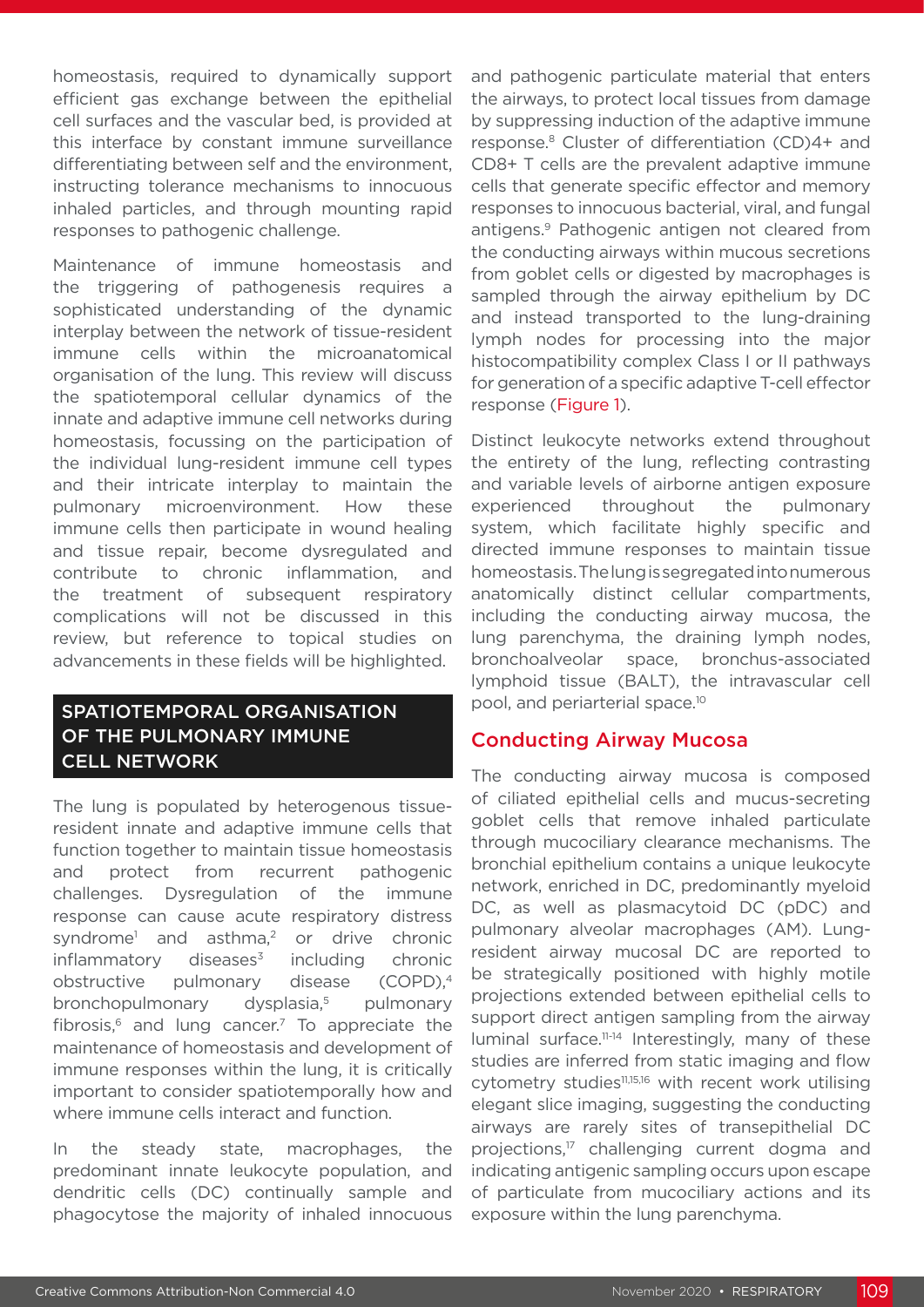

#### Figure 1: Lung-resident immune cell network.

Immune homeostasis is maintained in the numerous distinct compartments of the lung by specific populations of lung-resident immune cells beyond initial mucociliary clearance of inhaled innocuous and pathogenic antigens. Within the airways lung-resident AM and DC from the rapidly responding innate immune system phagocytose airborne antigen for clearance or processing and presentation respectively to T cells in the lung-draining lymph nodes. These innate cells, along with ILC and innate-like γδ-T cells provide a rapid first-line of defence to inhaled antigenic particulates. Antigens escaping mucociliary or phagocytic clearance are sampled by DC through the surface lung epithelium of the bronchial mucosa or alveoli of the conducting airways. Activated DC migrate to the lung-draining lymph nodes through the lymphatics which are recognised by  $T_{N}$  which become activated and differentiate into  $T_{\text{eff}}$  including Treg and Th17 or generate memory. Antigen-specific activate T cells migrate through the lymphatics and pulmonary capillaries into the lung parenchyma and site of infection. B cells will also generate IgE antibody response through the differentiation and activation of plasma B cells.

AM: alveolar macrophages; DC: dendritic cells; IM: interstitial macrophages; ILC: innate lymphoid cells; T<sub>EFF</sub>: effector T cells;  $T_{MEM}$ : memory T cells;  $T_{N}$ : naïve T cells; Treg: regulatory T cells.

*This figure was produced using images modified from Servier Medical Art (Servier, https://smart.servier.com/, licensed under a Creative Commons Attribution 3.0 Unported Licence).*

Intraepithelial lymphocytes (IEL), specialised lymphocytes that do not require antigen priming for their effector functions, are also found in relatively high numbers in the mucosal linings in the lung as well as gastrointestinal tract, where they are components of the gut-associated lymphoid tissue. Both CD8 and CD4+ intraepithelial T cells are found intraepithelially and in the lamina propria, and express an effector cell phenotype (CD45RO+). Indeed, in allergic inflammation and bronchial infections, intraepithelial lymphocytes participate in crosstalk with the bronchial epithelium in the regulation of inflammatory processes<sup>18</sup> and present with many functions.<sup>19</sup> The lamina propria also homes antibody-producing plasma cells (IgA+) and some B cells which may contribute to local antigen presentation, as demonstrated in the lymph nodes that drain the lungs.<sup>20</sup>

### Lung Parenchyma

The lung parenchyma includes the respiratory bronchi, which branch into bronchioles and terminal bronchioles, which extend into alveolar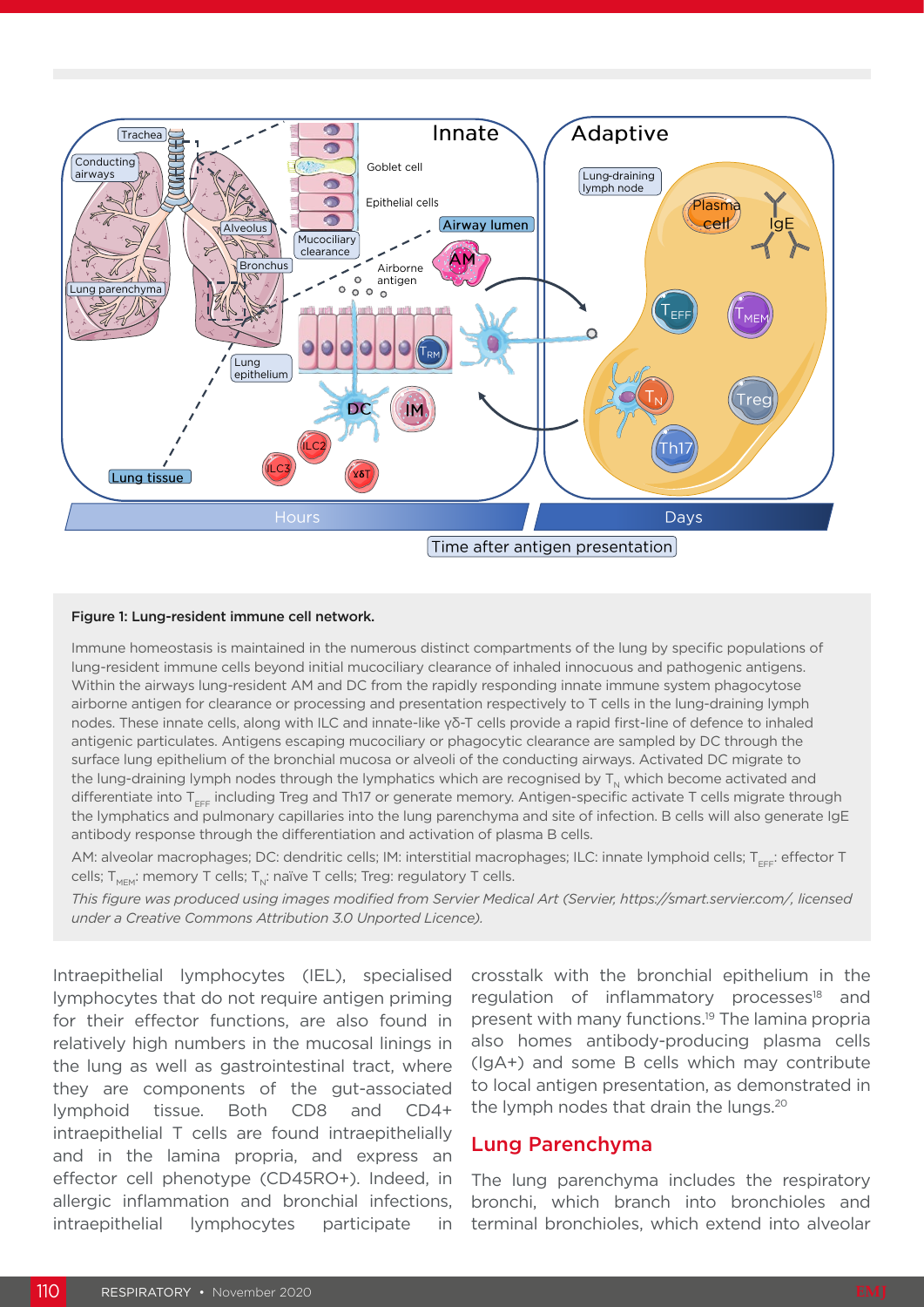ducts and alveolar sacs. The pulmonary circulation, a dynamic network of capillaries that are in close contact with the alveolar space in the interstitium that separates the alveoli, localises a unique immune response within the parenchyma.

The alveolar space, and not the airways, appears to be the main site of particulate ingestion and movement to the airways. Intravital imaging has demonstrated that AM are the major phagocytes in the alveolar space and become immobile and phagocytic following antigen encounter, digesting all antigenic material that evades mucosal clearance. Lung-resident DC project dendrites into the alveoli to support antigen uptake, differentiating innocuous insults from dangerous ones, and trafficking to the airways to release antigen into the interstitium.<sup>17</sup>-Having an abundant number of AM residing in the terminal alveoli suggests that particulate will be transported upward by DC to the branching airways to the lung-draining lymph nodes resulting in local or systemic activation of T cells.21 Thus, DC uptake and presentation only appears to account for a fraction of antigen uptake at steady state, which is enhanced during immune responses.17 This appears to be driven not by a change in the ability of DC to gain access to the alveoli, but by a rapid influx of monocyte-derived DC into the alveoli during antigenic challenge.

Another less commonly considered tissueresident immune cell, the neutrophil, resides throughout the pulmonary vasculature of the parenchyma at steady state, sequestered at high numbers in both narrow and wide capillaries. In response to inflammatory challenge in models of lung injury, lung-resident neutrophils dramatically increase within the pulmonary capillaries, cluster, and extravasate rapidly.17,22-24 Recent imaging has suggested that neutrophils may actually be sequestered following a leading monocyte population that transmigrates into the interstitium immediately after lung injury.<sup>22</sup> This suggests that in homeostasis, the lungs are primed to rapidly respond to insults due to the abundant number of neutrophils trapped throughout the microvasculature that are primed to enter the lung and immediately degranulate.

# Lung-Draining Lymph Nodes

Lung-draining lymph nodes are an essential component of the pulmonary immune cell network, a critical site for the development of adaptive immunity in infection and allergy, $25$ and the primary site for the induction of immunological memory. Migratory DC and AM, although participating in alternate transport pathways of antigen presentation, both migrate from the lung to the lung-draining lymph nodes to actively transfer antigen and activate effector T-cells responses.<sup>26</sup> Whether the lung-draining lymph nodes serve to functionally integrate with the overall immune system and exactly how this cross-communication is regulated is yet to be fully understood.

### Intravascular Leukocyte Pool

The intravascular leukocyte pool is contained within the endothelium of capillaries and venules of the lung. Although the intravascular leukocyte pool is critical for the range of immune reactions in the lung, it remains unclear whether intravascular leukocytes are a prerequisite for efficient immune reactions in the lung<sup>25,27,28</sup> and how their numbers and migration into the lung parenchyma is regulated.10

# Bronchus-Associated Lymphoid Tissue

Although only present during early childhood in healthy individuals, BALT is a potential inductive site contained with the greater airway mucosa.<sup>29</sup> BALT, comprising discrete lymphoid-cell aggregates underlying a specialised epithelium, is part of the integrated mucosal immune system, facilitating the migration of lymphocytes to other mucosal sites.30 BALT can reappear in conditions of inflammation such as smoking.<sup>31</sup> Inducible BALT from mice that lack other organised lymphoid tissue can generate protective immunity against pathogens, such as influenza virus,<sup>32</sup> which suggests in early life that BALT may play a role in maintaining local immunological homeostasis when central lymphoid structures in the respiratory tract are functionally immature.

# Periarterial Space

Periarterial space is located around the pulmonary arteries surrounded by lymphatic vessels and blood capillaries. The periarterial space was recently demonstrated to be involved in pulmonary host defense, $33$  yet whether innate or adaptive immunity is dominant within the periarterial space and the mechanisms driving immune cell infiltrate from the alveoli to the periarterial space is yet to be understood.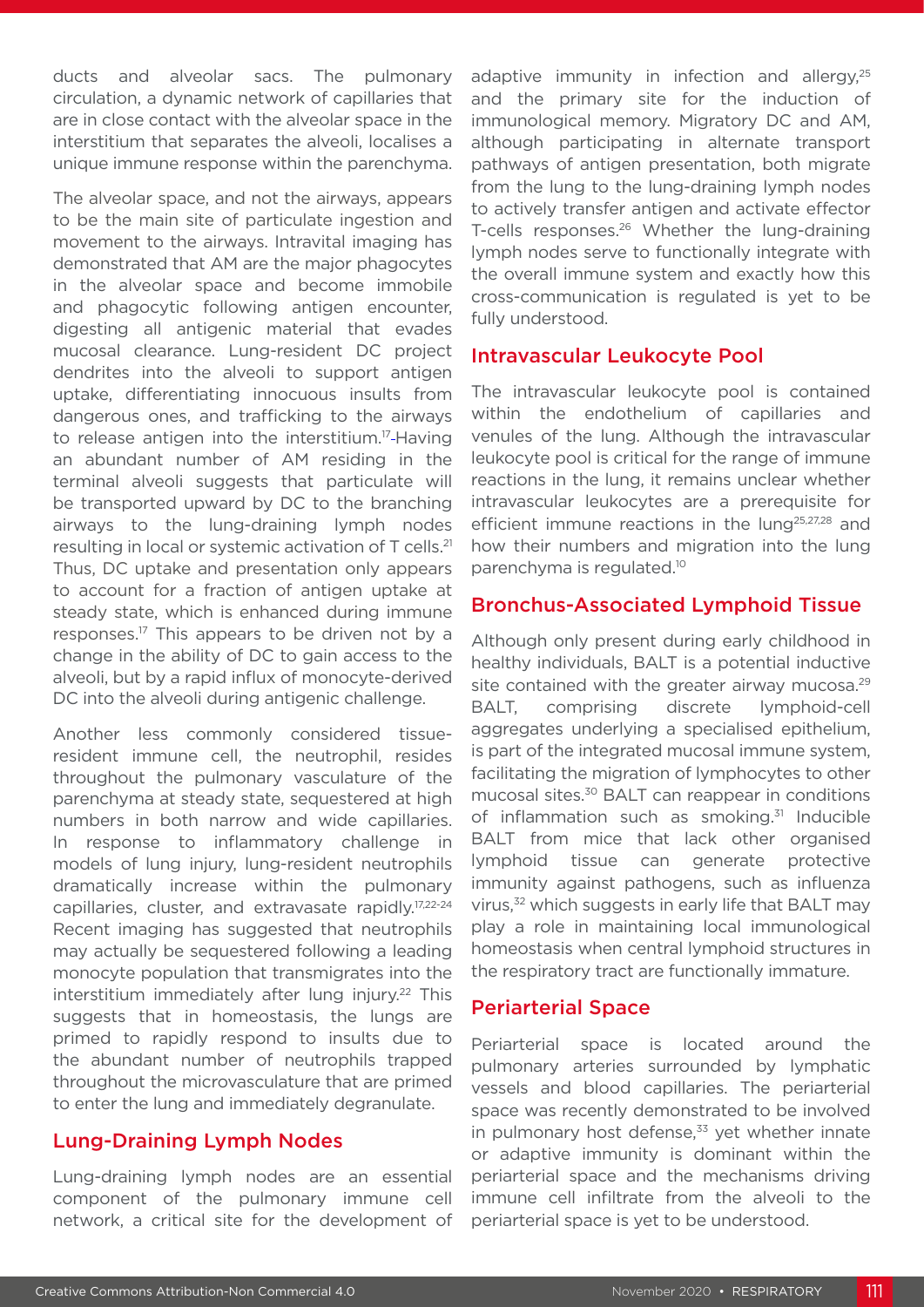# CELLULAR DYNAMICS OF THE IMMUNE NETWORK IN THE LUNG

A dynamic dual phagocytic system involving AM and neutrophils is continually removing inhaled particulates, but activation and recruitment of adaptive immune cells to the site of infection is critical for elimination of innocuous microorganisms from the alveolar space. Immune cell recruitment to the lungs is 'unique' in that it has two separate circulatory systems: the bronchial arteries from the systemic circulation that nourishes the bronchial wall and the lowpressure pulmonary system that circulates through the lung parenchyma.<sup>34</sup> The mucosal immune responses of the central airways are also integrated with those of distinct mucosal tissues through mucosal-associated lymphoid tissue. Lymphocytes in the lung have distinct imprinting of tissue-homing properties. Unlike naïve T cells that express adhesion molecules and chemokine receptors that restrict their migration to lymphoid tissue, $35$  activated memory T cells downregulate these lymphoid-tissue-homing receptors and upregulate tissue-specific adhesion molecules and chemokine receptors that target their migration to non-lymphoid tissues.<sup>36</sup>

The regulation of T-cell migration in the lung is yet to be fully understood but it has been shown in viral infection that memory T cells mainly traffic and recirculate through the pulmonary capillaries and selectively accumulate in the lung parenchyma.37 During homeostasis, endothelial cells in the pulmonary vasculature express intercellular adhesion molecule 1 (ICAM-1) and P-selectin. Lymphocyte function-associated antigen 1(LFA-1)–ICAM 1 interactions have been demonstrated as the requisite interaction to retain and support egress of effector CD8+ T cell from the pulmonary vasculature.<sup>38</sup> Further interactions with P-selectin, through P-selecting glycoprotein ligand 1 (PSGL-1) expression by CD8 T cells, further mediates the recruitment and retention of T cells in the alveoli and lung parenchyma. In addition, chemokine interactions, such as C-C chemokine receptor type 5 (CCR5) and chemokine ligand 5 (CCL5), was shown during viral challenge to recruit memory T cells to the parenchyma and also appear to play a role in tissue-specific lung homing.<sup>37</sup> Taken together with integrin mechanics, this suggests that specific combinations of integrin expression

and chemokine gradients are an important mechanism for retention of T cells in the airways during homeostasis and pathogenesis.

To summarise the role of chemokine receptors expressed on immune cells in homeostasis in the lung is difficult, and largely inferred from studies on their role in the pathogenesis of lung diseases including COPD,<sup>39,40</sup> asthma and allergic airway diseases, 41-43 pulmonary fibrosis, 44,45 and pulmonary infections.<sup>46,47</sup> To determine the role of chemokine receptors, mice with a particular gene knockout, blocking antibodies, and specific inhibitors of chemokine receptors have been studied in different lung disease models which are comprehensively discussed in a review by Tomankova et al.<sup>48</sup>

# TISSUE-RESIDENT IMMUNE CELLS CONTRIBUTING TO PULMONARY **HOMEOSTASIS**

### Alveolar and Interstitial Macrophages

Alveolar and interstitial macrophages maintain pulmonary immune homeostasis via their intimate interactions with other lung-resident cells, specifically pulmonary epithelial cells. Expression of a broad range of surface receptors enables them to sense the environment and signal to local stromal cells in order to maintain immune homeostasis, but also to sense change within the inhaled environment. Macrophages sense change within the inhaled environment that can be activating (toll-like receptors [TLR] 2, 4, 6; IL-1 receptor; IFN-γ receptor; and TNF receptor) or suppressive (CD200 receptor, signal-regulatory protein α, mannose receptor, triggering receptor expressed on myeloid cells 2, IL-10 receptor, transforming growth factor [TGF]  $β$  receptor).<sup>49</sup> It is clear that close interaction and communication between airway epithelial cells and airway macrophages is vital for maintenance of immune homeostasis within the respiratory tract.

At least two distinct macrophage populations exist in the lung at homoeostasis, termed AM and interstitial macrophages (IM) that are characterised by their distinct locations and unique functions (Figure 1).<sup>50</sup> Located in the airway lumen, AM are characterised by high expression of CD206, CD11c, and SiglecF+, but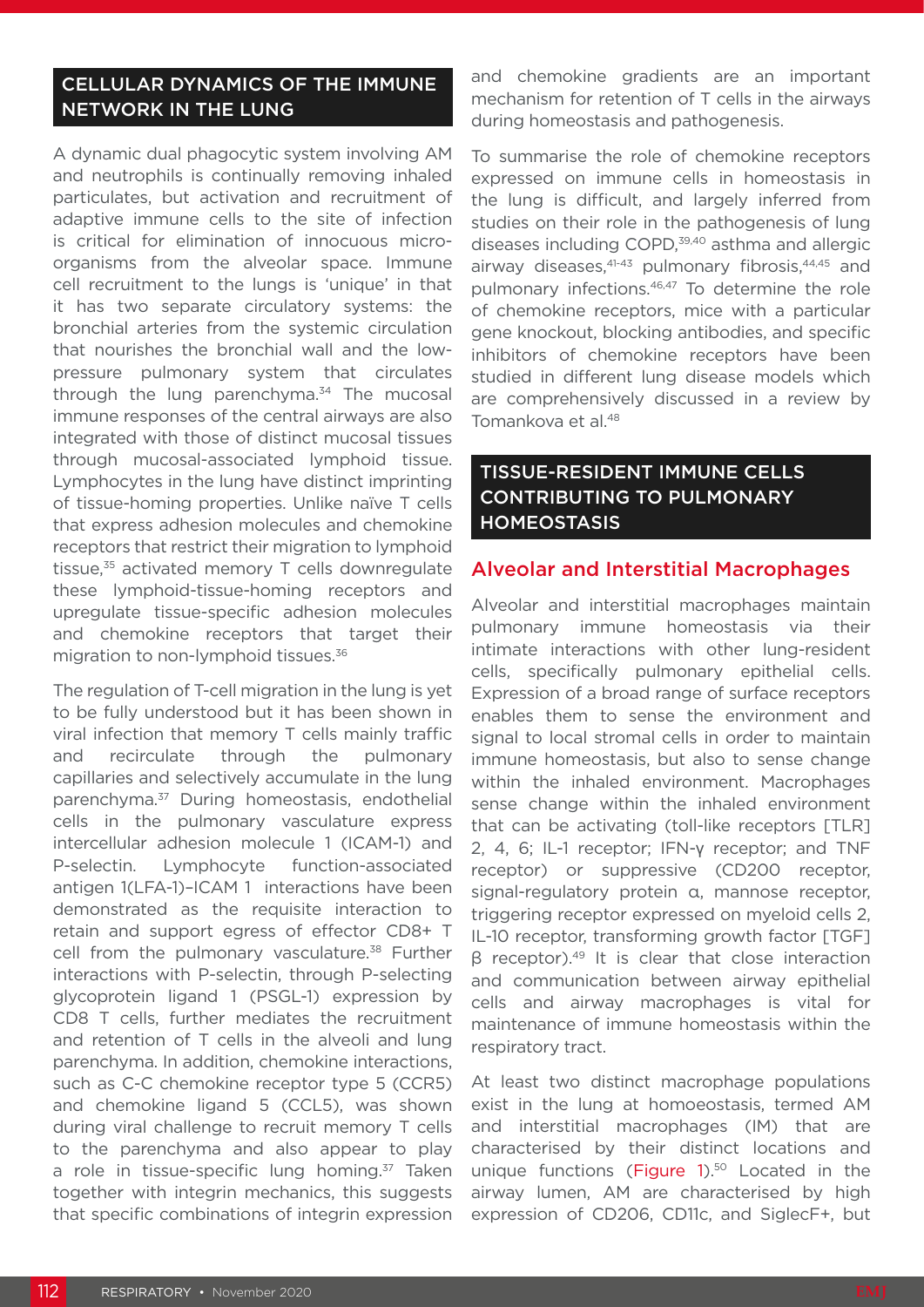lack CD11b, which is expressed by other tissue resident macrophages.51 IM conversely lack CD206 and SiglecF, are CD11b bright, express only low levels of CD11c, and reside in the lung parenchyma.51 IM release cytokines associated with the adaptive immune response, such as IL-10, which exerts a regulatory role in the lung, whereas immunosuppressive highly phagocytic AM play a central role in maintaining immunological homoeostasis.<sup>52</sup> Indeed, in steady state, AM are largely quiescent, downregulating the phagocytic receptor Macrophage 1 antigen, and secrete nitric oxide, prostaglandin endoperoxide 2, and immunoregulatory cytokines IL-10 and TGFβ to prevent uncontrolled inflammation within the respiratory tract.

The renewal of AM populations in the steady state largely occurs by local precursor-cell proliferation, but during inflammation renewal occurs via incoming monocytes and is regulated through the C chemokine receptor type 2 (CCR2) and chemokine ligand 2 (CCL2) axis.<sup>53</sup> Of note is the functional phenotype of recently recruited monocytes contrasts significantly with that of lung-resident AM. Monocytes recruited to the alveolar space during inflammation display a proinflammatory phenotype with elevate levels of steady-state TNFα mRNA; increased neutrophil chemoattractants macrophage inflammatory protein 2 (MIP2), keratinocyte chemoattractant, and IFNγ-induced protein 10 (CXCL10); TLR4 upregulation; and the expression of various lysosomal cysteine proteases involved in extracellular matrix degradation and tissue remodelling processes.54 Specifically, monocytes can function as efficient antigenpresenting cells (APC) before their maturation into immunosuppressive AM, which occurs over a period of days.<sup>55</sup> Interestingly, these 'converted' AM, which become increasingly similar to lung-resident AM, can persist for over 1 year after lung injury and cause profibrotic changes.56 The recruited monocyte population is heterogeneous, including immature DC, which will also enhance T-cell responsiveness through exposure to granulocyte-macrophage colony-stimulating factor.57

# Lung-Resident Dendritic Cells

In the steady state, lung-resident DC are critically involved in antigen uptake and processing in the lung but lack the capacity for efficient antigen presentation until they migrate to the lung-draining lymph nodes.<sup>58</sup> However, during inflammation, alveolar myeloid DC (AMDC) can become potent APC.59 AMDC present with a phenotypic profile of high expression of major histocompatibility complex Class II and CD205, together with low expression of CD8, CD40, CD80, and CD86, similar to systemic DC. Other distinct subpopulations of lung DC have also been identified<sup>60,61</sup> within the airway mucosa but the main focus during inflammation is attributed to the AMDC pulmonary network. AMDC have a high turnover rate in the steady state, constantly transporting antigens from the mucosa to the lung-draining lymph nodes.<sup>62</sup>

During lung homeostasis, resident conventional DC (cDC) reside in the lung as two phenotypically and functionally distinct subsets: CD11b+CD103- (cDC2) and CD11b-CD103+ (cDC1).63,64 cDC1 are located in the epithelial layer, extend their dendrites between epithelial cells to capture antigens in the airway lumen, and migrate to the lung-draining lymph nodes to cross-present to CD8+ T cells during respiratory viral infection.<sup>65</sup> cDC2 are located in the lamina propria and unable to directly penetrate the airway lumen and migrate to the lung-draining lymph nodes in a later stage of infection, shown to coincide with the peak of viral load in the lung tissue.<sup>65</sup>

pDC in the lungs play an immunoregulatory role by influencing regulatory T (Treg) cells<sup>66</sup> and have recently been implicated in tolerance induction to inhaled antigen.<sup>67,68</sup> Furthermore, the high capacity of pDC to produce IFNα in response to microbial stimuli suggests this subset of DC may play a critical role in the lung in antiviral immunity.69-73 However, it is unlikely that pDC migrate out of lung tissues, but instead enter the lung-draining lymph node from the blood to respond and participate in local inflammation.

# Tissue-Resident Memory Cells

The majority of lung T cells are non-circulating tissue-resident memory T cells  $(T_{RM})$ , which persist in stable frequencies for decades of human life. Lung  $T_{\text{RM}}$  were first identified as CD4+ T cells that were retained specifically in the lung in parabiosis studies, occupying specific airway niches.<sup>74,75</sup> Displaying a unique transcription profile<sup>76,77</sup> and resident in specific mucosal, barrier, and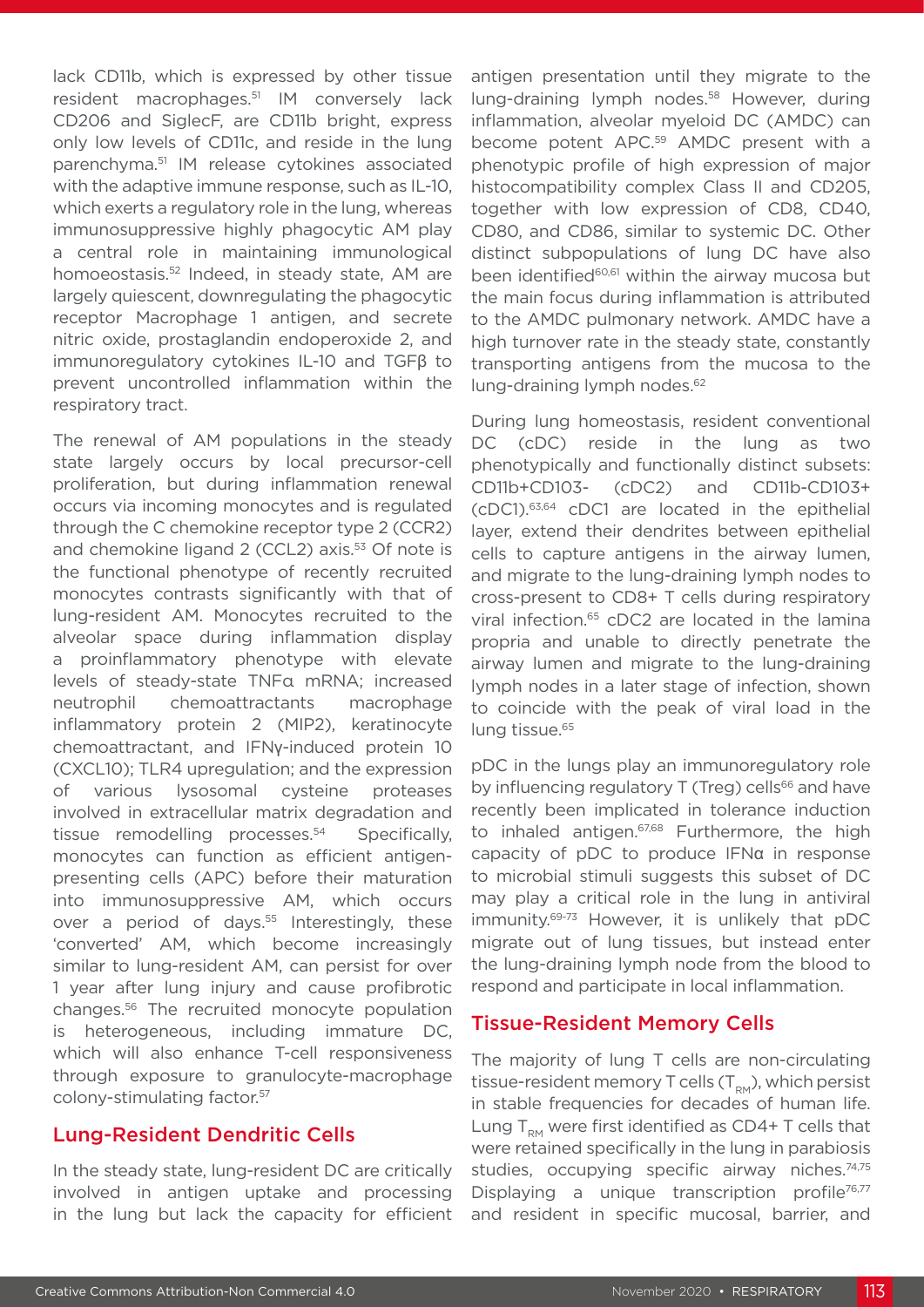lymphoid tissues,  $T_{RM}$  were distinguished as a distinct subset of effector memory T cells residing within the epithelium (Figure 1).  $T_{\text{em}}$  are sufficient to generate local inflammation, even in the absence of T memory cells from secondary lymphoid organs.78 Present in the healthy lung,  $T_{\text{DM}}$  cells express CD69 and CD103 to promote tissue retention, as well as a diverse T-cell receptor repertoire.79,80 Recent studies reveal an important role for lung  $T_{\text{RM}}$  in rapid protective immune response to maintain tissue homeostasis upon exposure to a diverse range of inhaled antigenic material, and are also important in surveillance for tumours and persistent viruses. Mouse studies have revealed the central role of  $T_{\text{RM}}$  in multiple aspects of lung immunity including following influenza or respiratory syncytial virus infection<sup>81-83</sup> and in response to allergen exposure, 84,85 indicating high therapeutic potential.

# Regulatory T Cells

Treg appear to be present from birth with their inducible phenotype influenced by local microbiota from early life.<sup>86</sup> Lung-resident Treg are central for the maintenance of immune tolerance to airborne antigen<sup>87</sup> and in the control of peripheral T-cell responses.<sup>88</sup> Crosstalk between AM and T cells is considered a mechanism through which inducible Treg cells are generated and allergic responses are dampened.<sup>89</sup> Treg cells have been shown as critical for lung homeostasis with adoptive transfer of inducible Treg cells inhibiting allergic inflammation and hyperreactivity via production of IL-10.<sup>90</sup> Treg cells were also shown to attenuate airway hyperresponsiveness through recruitment to the airway mucosa following the first wave of inflammation triggered by allergen inhalation, demonstrating a critical role of Treg cells in homeostasis to maintain healthy pulmonary function.34

# T Helper 17 Cells

T helper (Th)17 cells provide critical immunoregulation in the lung through the production of IL-17, IL-22, and IL-23. Although the role for Th17 cells in lung immune homeostasis remains poorly understood, Th17-derived IL-17 plays a critical response in early inflammation and pathogen clearance in the lung by mobilising neutrophils. Th17 cells are induced through the production of IL-6, IL-21, and TGFβ in mice and IL-6 and IL-1β in humans. Interestingly, Th17 and

Treg cell differentiation in the lung appears to be mutually exclusive with TGFβ inducing Th17 and Treg cells, although IL-6 inhibits Treg-cell differentiation enabling the Th17 population.<sup>91,92</sup> It has been proposed that the reversal of Treg cell suppressive function that is induced by TLR activation may be a reflection of an increase in Th17 cell differentiation (involving IL-6 and TGFβ) rather than a decrease in the ability for suppression,<sup>91</sup> suggesting a role for Th17 cells in re-establishing homeostasis.

# Innate Lymphoid Cells

Innate lymphoid cells (ILC) constitute several phenotypically distinct groups of innate lymphocytes that lack the usual lineage markers that define conventional cells, notably antigenspecific receptors thus ILC do not mediate antigen-specific responses.93 ILC numbers are largely tissue-resident, enhanced at barrier surfaces, and thought to be vital for maintenance of tissue homeostasis, repair, and regulation of immunity (reviewed in Borger et al.<sup>94</sup>).<sup>95</sup> Like effector T cells, ILC have been classified according to the transcription factors that they express and the effector cytokines that they secrete ILC1 (T-bet), ILC2 (Gata3), ILC3 (Rorγt)<sup>96</sup> and can rapidly response to changes in the local tissue microenvironment.

ILC2 are the main population of ILC within the lung, shown to direct protective immunity during helminth infections: development of allergic inflammation, tissue repair, and maintaining metabolic homeostasis.93,95,97 In an elegant series of parabiotic experiments using the ILC2 found within the lung were demonstrated to be of host origin, indicating residency.<sup>98</sup> Moreover, virtually all of the ILC2 and ILC1 identified were situated within the lung parenchyma rather than the circulation, with ILC2 being the major population. Somewhat surprisingly, even during episodes of inflammation such as during helminth infection, expansion of ILC2 was largely due to local proliferation rather than recruitment.<sup>98</sup> ILC2 accumulation in the lung can be facilitated by interaction with both local stromal cells as well as haematopoietic cells. Cytokines secreted by pulmonary epithelial cells such as IL-33 and TGFβ enhance the accumulation of ILC2 cells within the lung, particularly after encounter with allergen.<sup>99,100</sup> Interestingly, the majority of studies to date focus on ILC2, however, ILC3 are in fact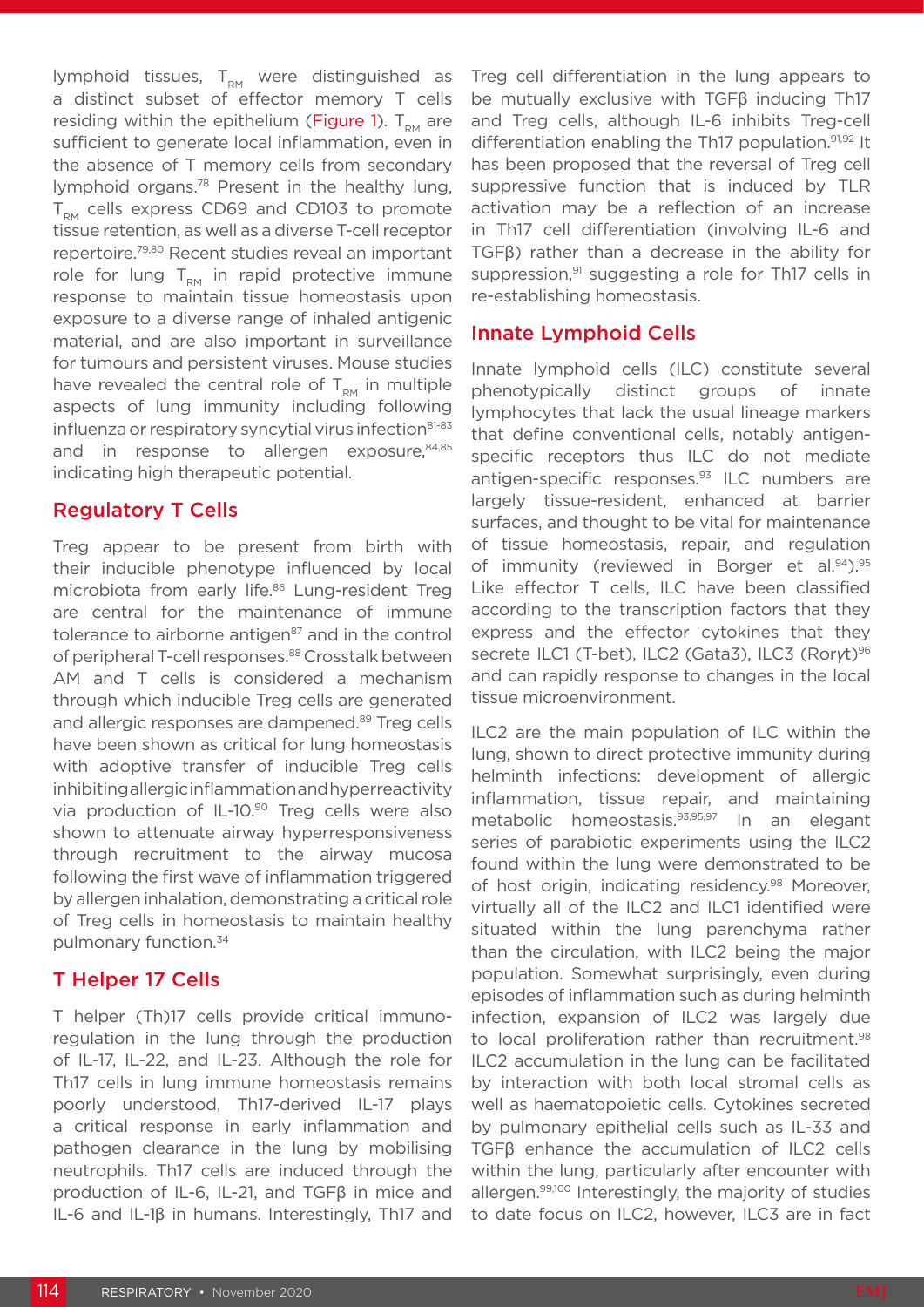the most prevalent group in the human lung and their rapid secretion of IL-17A and IL-22 has led to their investigation in inflammatory and infectious diseases.<sup>101</sup> Interestingly, although the importance of ILC3 as a source of granulocytemacrophage colony-stimulating factor, an important cytokine in pulmonary host defence, in the lung is unknown, ILC3 in the gut are known to orchestrate inflammation.

# γδ-T Cells

γδ-T cells constitute 8–20% of resident pulmonary lymphocytes, where they respond to danger signals and facilitate orchestration of immune responses.<sup>102</sup> The abundance of γδ-T cells maintains lung tissue homeostasis. The lung is a major site for homing of γδ-T cells during in the perinatal period, with Vγ6+ γδ-T cells the major γδ-T cell population from birth until 8–10 weeks of age, whereas Vγ4+ γδ-T cells predominate from that age on.103 In adult mice, γδ-T cells are divided into subsets expressing Vγ4<sup>+</sup> (45%), Vγ1<sup>+</sup> (15%), Vγ6+ (20%), and Vγ7+ (rare).104,105 These γδ-T cells are present in all regions of the lung, except for the airway mucosa. Interestingly, Vγ4<sup>+</sup> and Vγ1<sup>+</sup> populations have a more parenchyma-biased distribution.<sup>105</sup> Evidence of lymphoid precursors present in the lungs indicates that these cells might undergo differentiation and selection in the lung environment.

The γδ-T cells residing in the lung are potent producers of IL-17 whereas γδ-T cells expressing a different T-cell receptor in the skin, gut, liver, spleen, uterus, and peripheral blood can produce IL-17 or IFN-γ.<sup>106</sup> IL-17 producing cells, such as ILC3, γδ-T cells, natural killer T cells, mucosal associated invariant T cells, and ILC3, as well as adaptive Th17 cells, play distinct roles in host defence against diverse pathogens.<sup>107</sup> The abundance of γδ-T cells in the lung supports tissue homeostasis, through potentially a similar IL-17/IL-22 axis as ILC3, although γδ-T cells have also been shown to play critical roles in bacterial clearance and the prevention of inflammation and lung fibrosis.108

In the lung, although little is known of the role of γδ-T cells in maintaining pulmonary homeostasis, γδ-T cells rapidly respond to pathogens as critical effector cells in innate host responses.<sup>109</sup> This now introduces the question of how γδ-T cells, along with other tissue-resident unconventional T cells (mucosal associated invariant T cells, natural killer T cells) functionally integrate with ILC to enhance the innate-like immune response (reviewed in Borger et al.110). Whether or not these innate-like lymphocytes coregulate one another or the adaptive T-cell arm, or function independently remains to be answered. Their enhanced sensitivity to the changing lung tissue microenvironment and rapid innate ability to respond to diverse antigens, in participation with the almost immediate ability of macrophages and neutrophils to phagocytose and degranulate and the highly specific response of the adaptive arm and generation of memory, demonstrates a highly complex spatiotemporal network exists in the lung immune system to maintain tissue homeostasis and protect from lung injury.

Together the cells of the innate and adaptive immune system provide diverse effector and regulatory mechanisms that maintain pulmonary homeostasis during the persistent challenges of aeroallergens, airborne pathogens, and noxious agents along the respiratory tract (Figure 2). The dysregulation of the exquisite balance between effector and regulatory immune processes is an important disease mechanism contributing to chronic lung disease such as COPD and asthma;<sup>111,112</sup> in viral, fungal, helminthic, and other pathogenic infections;<sup>113</sup> and in the development of lung cancer.<sup>114</sup> COPD, for example, is a pathologically complex disease with patients presenting with inflamed airways containing macrophages, neutrophils, DC, and CD8 T cells. The influx of these inflammatory effector cells and the activation of tissue-resident cells including ILC and γδ-T cells drive airway remodelling and parenchymal destruction through the secretion of inflammatory mediators such as reactive oxygen species; chemokines including IL-8, proinflammatory cytokine TNFα, IL-1β, IL-6, and IL-17; and proteases including matrix metalloproteinase and neutrophil elastase. Cigarette smoke, an established risk factor for COPD, has been shown to have a suppressive effect on innate immune cells within the respiratory tract and cause defects in the generation of adaptive immunity in the lung.<sup>115,116</sup> In this respect, although the immune cells that maintain tissue homeostasis and pulmonary function are still abundantly present, they are functionally deficient or abnormal.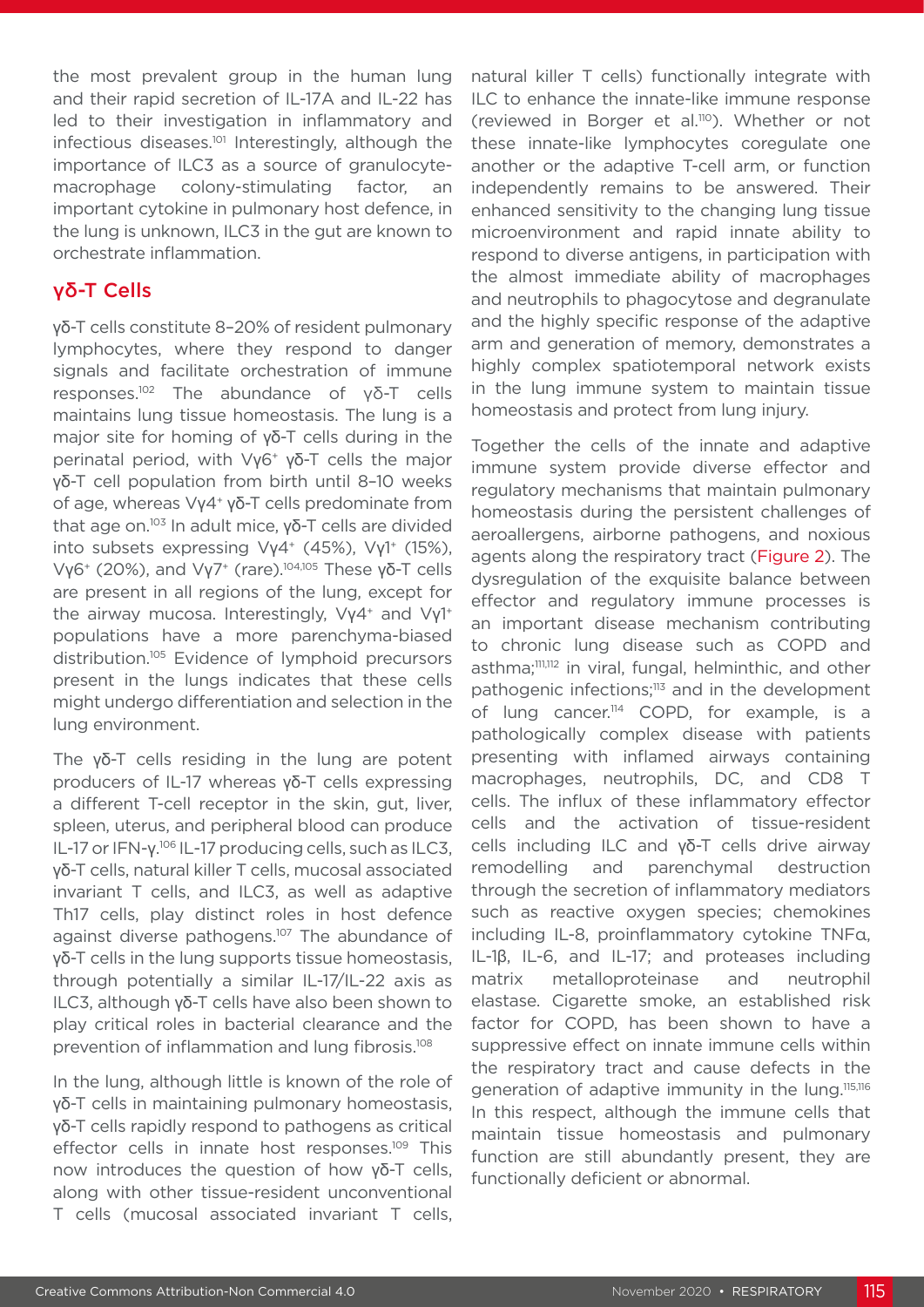

#### Figure 2: Effector and regulatory mechanisms that maintain pulmonary homeostasis.

Immune homeostasis in the lung requires an exquisite balance between effector cytokine and soluble factors with regulatory cytokines and humoral responses. The immediate innate response made of 'sensor cells' including granulocytes such as neutrophils and eosinophils, AM, IM, and DC, continually sample and respond to inhaled antigens to clear localised infections. This first and immediate line of immune defence secrete various factors such as IFN to clear pathogens, and other proinflammatory cytokines including IL-1, IL-6, and TGFβ. Tissue-resident innate-like lymphocytes, including ILC, γδ-T cells, and T<sub>RM</sub> cells, bridge the innate and adaptive immune systems, secreting proinflammatory mediators and signals to recruit and activate effector cells from the adaptive immune system. Together these cytokines and soluble mediators serve to promote pathogen clearance, tissue repair and the maintenance of pulmonary immune homeostasis.

AM: alveolar macrophages; DC: dendritic cells; GM-CSF: granulocyte-macrophage colony-stimulating factor; Gran: granulocytes; IM: interstitial macrophages; MIF: macrophage migration inhibitory factor; MMP: matrix metallopeptidase; NE: neutrophil elastase; NOS: nitric oxide synthase; PGE2: prostaglandin E2; ROS: reactive oxygen species; T<sub>FFF</sub>: effector T cells; TGFβ: transforming growth factor β; Th17: T helper 17; Treg: regulatory T cells; T<sub>pM</sub>: tissue-resident memory T cells; TSLP: thymic stromal lymphoprotein.

*This figure was produced using images modified from Servier Medical Art (Servier, https://smart.servier.com/, licensed under a Creative Commons Attribution 3.0 Unported Licence).*

Therefore, it could be surmised that in chronic lung disease, and other lung pathologies, the immune sentinels responsible for pulmonary immune homeostasis have been detrimentally reprogrammed.

#### CONCLUDING REMARKS

Numerous immune cell populations contribute to the maintenance of pulmonary immune homeostasis, and in many cases exhibit

phenotypic and functional features that appear specifically adapted to the unique local lung microenvironments. The immune cell network provides efficient surveillance in the lung, discriminating between innocuous and potentially pathogenic antigens due to the unique combination and spatiotemporal localisation of immune cells residing in the microanatomically distinct lung compartments.

To fully appreciate the maintenance of lung homeostasis, a greater understanding of the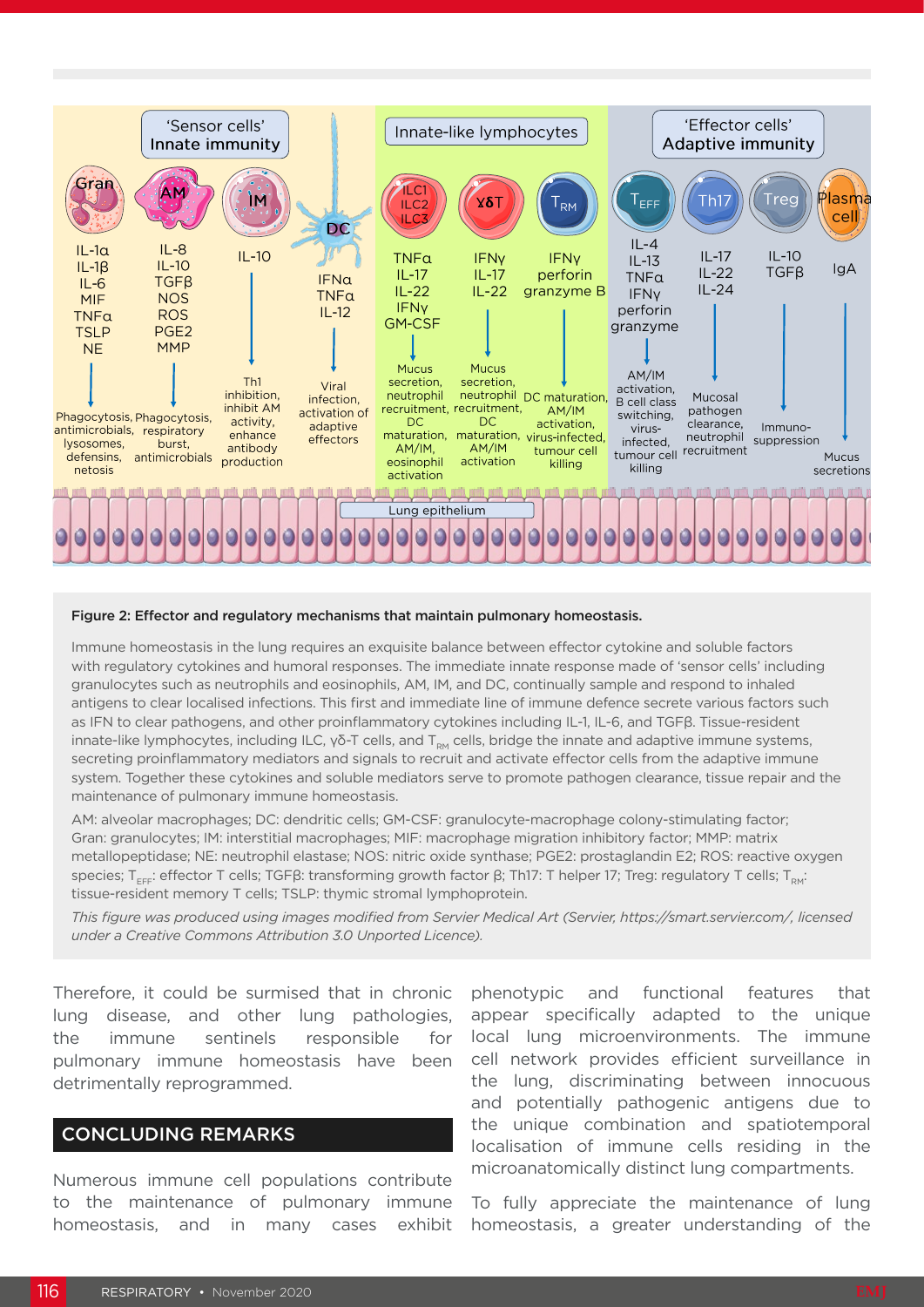it is still largely unknown how these immune cells directly interact with tissue-resident mucosal cells, and what directs migration between the distinct lung compartments to maintain

regulation of leukocyte influx into the distinct pulmonary homeostasis. By understanding the lung compartments is still required. In particular spatiotemporal kinetics and organisation of the immune cell network in the lung, cells or process in specific compartments can be targeted therapeutically to return inflamed or diseased lungs to homeostasis.

#### References

- 1. Rubenfeld GD et al. Incidence and outcomes of acute lung injury. N Engl J Med. 2005;353(16):1685-93.
- 2. Borish L. The immunology of asthma: asthma phenotypes and their implications for personalized treatment. Ann Allergy Asthma Immunol. 2016;117(2):108-14.
- 3. Marsland BJ et al. Immune system dysregulation in chronic lung disease. Eur Respir J. 2011;38(3):500-1.
- 4. Bhat TA et al. Immune dysfunction in patients with chronic obstructive pulmonary disease. Ann Am Thorac Soc. 2015;12(Suppl 2):S169-75.
- 5. Wickramasinghe LC et al. Lung and eye disease develop concurrently in supplemental oxygen-exposed neonatal mice. Am J Pathol. 2020;190(9):1801-12.
- 6. Kolahian S et al. Immune mechanisms in pulmonary fibrosis. Am J Respir Cell Mol Biol. 2016;55(3):309-22.
- 7. Domagala-Kulawik J. The role of the immune system in non-small cell lung carcinoma and potential for therapeutic intervention. Transl Lung Cancer Res. 2015;4(2):177-90.
- 8. MacLean JA et al. Sequestration of inhaled particulate antigens by lung phagocytes. A mechanism for the effective inhibition of pulmonary cell-mediated immunity. Am J Pathol. 1996;148(2):657-66.
- 9. Chen K, Kolls JK. T cell-mediated host immune defenses in the lung. Annu Rev Immunol. 2013;31:605-33.
- 10. Tschernig T, Pabst R. What is the clinical relevance of different lung compartments? BMC Pulm Med. 2009;9:39.
- 11. Lambrecht BN, Hammad H. Biology of lung dendritic cells at the origin of asthma. Immunity. 2009;31(3):412-24.
- 12. van Rijt LS et al. *In vivo* depletion of lung CD11c+ dendritic cells during allergen challenge abrogates the characteristic features of asthma. J Exp Med. 2005;201(6):981-91.
- 13. Veres TZ et al. Spatiotemporal and functional behavior of airway dendritic cells visualized by twophoton microscopy. Am J Pathol. 2011;179(2):603-9.
- 14. Vermaelen KY et al. Specific migratory dendritic cells rapidly

transport antigen from the airways to the thoracic lymph nodes. J Exp Med. 2001;193(1):51-60.

- 15. Jakubzick C et al. Lymph-migrating, tissue-derived dendritic cells are minor constituents within steadystate lymph nodes. J Exp Med. 2008;205(12):2839-50.
- 16. Jakubzick C et al. Optimization of methods to study pulmonary dendritic cell migration reveals distinct capacities of DC subsets to acquire soluble versus particulate antigen. J Immunol Methods. 2008;337(2):121-31.
- 17. Thornton EE et al. Spatiotemporally separated antigen uptake by alveolar dendritic cells and airway presentation to T cells in the lung. J Exp Med. 2012;209(6):1183-99.
- 18. Gebb SA et al. Sites of leukocyte sequestration in the pulmonary microcirculation. J Appl Physiol (1985). 1995;79(2):493-7.
- 19. Lien DC et al. Physiological neutrophil sequestration in the lung: visual evidence for localization in capillaries. J Appl Physiol (1985). 1987;62(3):1236-43.
- 20. Lund FE et al. B cells are required for generation of protective effector and memory CD4 cells in response to Pneumocystis lung infection. J Immunol. 2006;176(10):6147-54.
- 21. Lelkes E et al. The spatiotemporal cellular dynamics of lung immunity. Trends Immunol. 2014;35(8):379-86.
- 22. Kreisel D et al. *In vivo* two-photon imaging reveals monocyte-dependent neutrophil extravasation during pulmonary inflammation. Proc Natl Acad Sci U S A. 2010;107(42):18073-8.
- 23. Looney MR et al. Stabilized imaging of immune surveillance in the mouse lung. Nat Methods. 2011;8(1):91-6.
- 24. Kreisel D et al. Emergency granulopoiesis promotes neutrophildendritic cell encounters that prevent mouse lung allograft acceptance. Blood. 2011;118(23):6172-82.
- 25. Pabst R, Tschernig T. Lymphocytes in the lung: an often neglected cell. Numbers, characterization and compartmentalization. Anat Embryol (Berl). 1995;192(4):293-9.
- 26. Kirby AC et al. Alveolar macrophages transport pathogens to lung

draining lymph nodes. J Immunol. 2009;183(3):1983-9.

- 27. Winkler GC. Review of the significance of pulmonary intravascular macrophages with respect to animal species and age. Exp Cell Biol. 1989;57(6):281-6.
- 28. Gill SS et al. Role of pulmonary intravascular macrophages in endotoxin-induced lung inflammation and mortality in a rat model. Respir Res. 2008;9:69.
- 29. Tschernig T et al. Bronchusassociated lymphoid tissue (BALT) in the lungs of children who had died from sudden infant death syndrome and other causes. Thorax. 1995;50(6):658-60.
- 30. Brandtzaeg P, Pabst R. Let's go mucosal: communication on slippery ground. Trends Immunol. 2004;25(11):570-7.
- 31. Tschernig T, Pabst R. Bronchusassociated lymphoid tissue (BALT) is not present in the normal adult lung but in different diseases. Pathobiology. 2000;68(1):1-8.
- 32. Moyron-Quiroz JE et al. Role of inducible bronchus associated lymphoid tissue (iBALT) in respiratory immunity. Nat Med. 2004;10(9):927-34.
- 33. Reppe K et al. Immunostimulation with macrophage-activating lipopeptide-2 increased survival in murine pneumonia. Am J Respir Cell Mol Biol. 2009;40(4):474-81.
- 34. Holt PG et al. Regulation of immunological homeostasis in the respiratory tract. Nat Rev Immunol. 2008;8(2):142-52.
- 35. Cose S et al. Evidence that a significant number of naive T cells enter non-lymphoid organs as part of a normal migratory pathway. Eur J Immunol. 2006;36(6):1423-33.
- 36. Agace WW. Tissue-tropic effector T cells: generation and targeting opportunities. Nat Rev Immunol. 2006;6(9):682-92.
- 37. Kohlmeier JE et al. The chemokine receptor CCR5 plays a key role in the early memory CD8+ T cell response to respiratory virus infections. Immunity. 2008;29(1):101-13.
- 38. Galkina E et al. Preferential migration of effector CD8+ T cells into the interstitium of the normal lung. J Clin Invest. 2005;115(12):3473-83.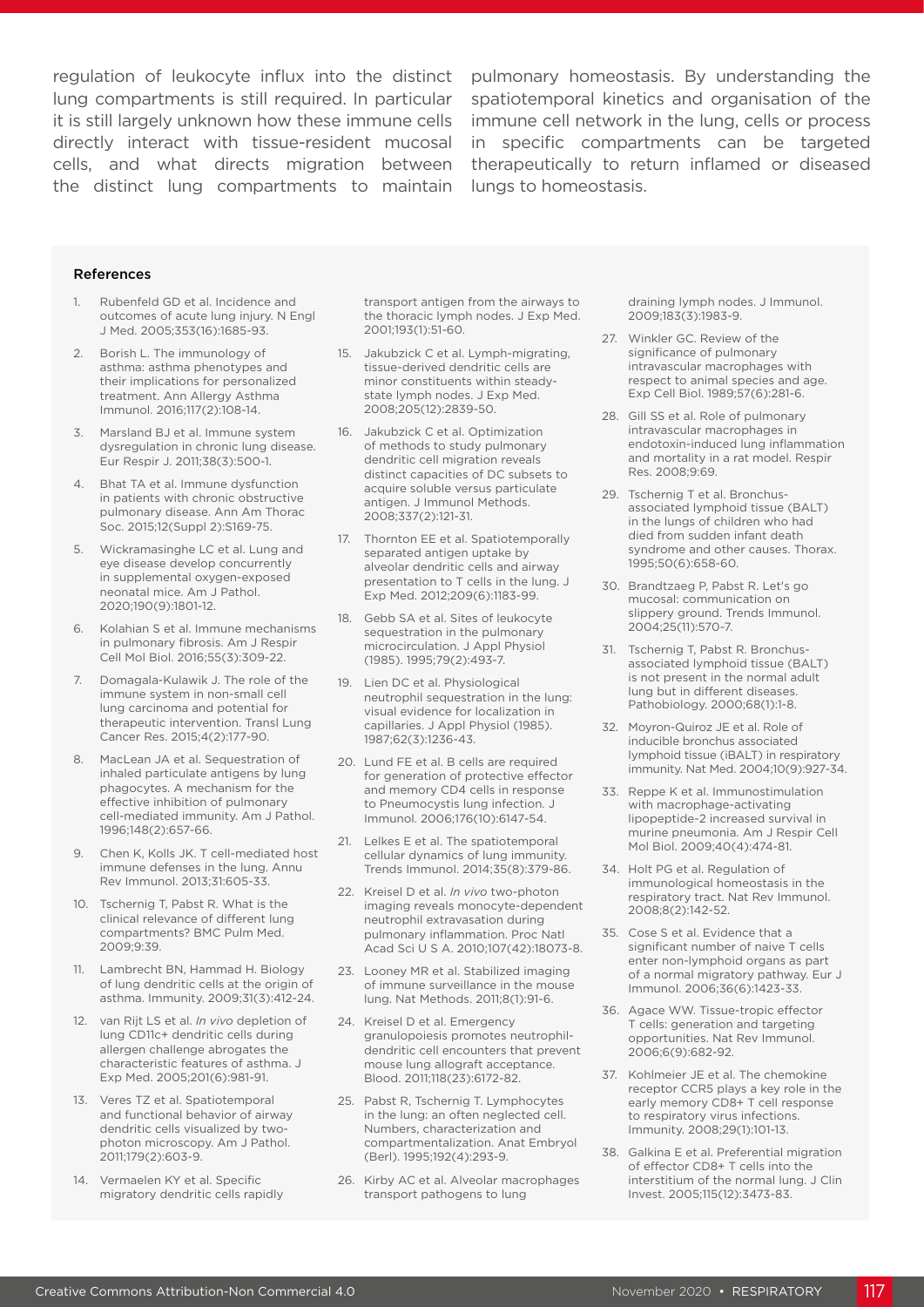- 39. Caramori G et al. Chemokines and chemokine receptors blockers as new drugs for the treatment of chronic obstructive pulmonary disease. Curr Med Chem. 2013;20(35):4317-49.
- 40. Donnelly LE, Barnes PJ. Chemokine receptors as therapeutic targets in chronic obstructive pulmonary disease. Trends Pharmacol Sci. 2006;27(10):546-53.
- 41. Lloyd CM, Brown Z. Chemokine receptors : therapeutic potential in asthma. Treat Respir Med. 2006;5(3):159-66.
- 42. Lukacs NW et al. Chemokine receptors in asthma: searching for the correct immune targets. J Immunol. 2003;171(1):11-5.
- 43. Palmqvist C et al. Chemokines and their receptors as potential targets for the treatment of asthma. Br J Pharmacol. 2007;151(6):725-36.
- 44. Strieter RM et al. CXC chemokines in angiogenesis relevant to chronic fibroproliferation. Curr Drug Targets Inflamm Allergy. 2005;4(1):23-6.
- 45. Strieter RM et al. The role of CXC chemokines in pulmonary fibrosis. J Clin Invest. 2007;117(3):549-56.
- 46. Oldstone MB et al. Dissecting influenza virus pathogenesis uncovers a novel chemical approach to combat the infection. Virology. 2013;435(1):92-101.
- 47. Slight SR, Khader SA. Chemokines shape the immune responses to tuberculosis. Cytokine Growth Factor Rev. 2013;24(2):105-13.
- 48. Tomankova T et al. Chemokine receptors and their therapeutic opportunities in diseased lung: far beyond leukocyte trafficking. Am J Physiol Lung Cell Mol Physiol. 2015;308(7):L603-18.
- 49. Hussell T, Bell TJ. Alveolar macrophages: plasticity in a tissuespecific context. Nat Rev Immunol. 2014;14(2):81-93.
- 50. Byrne AJ et al. Pulmonary macrophages: key players in the innate defence of the airways. Thorax. 2015;70(12):1189-96.
- 51. Gibbings SL et al. Three unique interstitial macrophages in the murine lung at steady state. Am J Respir Cell Mol Biol. 2017;57(1):66-76.
- 52. Bedoret D et al. Lung interstitial macrophages alter dendritic cell functions to prevent airway allergy in mice. J Clin Invest. 2009;119 (12):3723-38.
- 53. Winter C et al. Lung-specific overexpression of CC chemokine ligand (CCL) 2 enhances the host defense to *Streptococcus pneumoniae* infection in mice: role of the CCL2-CCR2 axis. J Immunol. 2007;178(9):5828-38.
- 54. Maus UA et al. Resident alveolar macrophages are replaced by

recruited monocytes in response to endotoxin-induced lung inflammation. Am J Respir Cell Mol Biol. 2006;35(2):227-35.

- 55. Bilyk N, Holt PG. Cytokine modulation of the immunosuppressive phenotype of pulmonary alveolar macrophage populations. Immunology. 1995;86(2):231-7.
- 56. Misharin AV et al. Monocyte-derived alveolar macrophages drive lung fibrosis and persist in the lung over the life span. J Exp Med. 2017;214(8):2387-404.
- 57. Landsman L et al. Distinct differentiation potential of blood monocyte subsets in the lung. J Immunol. 2007;178(4):2000-7.
- 58. Stumbles PA et al. Resting respiratory tract dendritic cells preferentially stimulate T helper cell type 2 (Th2) responses and require obligatory cytokine signals for induction of Th1 immunity. J Exp Med. 1998;188(11):2019-31.
- 59. Lambrecht BN et al. Dendritic cells are required for the development of chronic eosinophilic airway inflammation in response to inhaled antigen in sensitized mice. J Immunol. 1998;160(8):4090-7.
- 60. Demedts IK et al. Identification and characterization of human pulmonary dendritic cells. Am J Respir Cell Mol Biol. 2005;32(3):177-84.
- 61. Schlecht G et al. Murine plasmacytoid dendritic cells induce effector/ memory CD8+ T-cell responses *in vivo* after viral stimulation. Blood. 2004;104(6):1808-15.
- 62. Holt PG et al. Origin and steady-state turnover of Class II MHC-bearing dendritic cells in the epithelium of the conducting airways. J Immunol. 1994;153(1):256-61.
- 63. Neyt K, Lambrecht BN. The role of lung dendritic cell subsets in immunity to respiratory viruses. Immunol Rev. 2013;255(1):57-67.
- 64. Guilliams M et al. Dendritic cells, monocytes and macrophages: a unified nomenclature based on ontogeny. Nat Rev Immunol. 2014;14(8):571-8.
- 65. Ballesteros-Tato A et al. Temporal changes in dendritic cell subsets, cross-priming and costimulation via CD70 control CD8(+) T cell responses to influenza. Nat Immunol. 2010;11(3):216-24.
- 66. Martin-Gayo E et al. Plasmacytoid dendritic cells resident in human thymus drive natural Treg cell development. Blood. 2010;115(26):5366-75.
- 67. de Heer HJ et al. Essential role of lung plasmacytoid dendritic cells in preventing asthmatic reactions to harmless inhaled antigen. J Exp Med. 2004;200(1):89-98.
- 68. Kool M et al. An anti-inflammatory role for plasmacytoid dendritic cells in allergic airway inflammation. J Immunol. 2009;183(2):1074-82.
- 69. Demedts IK et al. Different roles for human lung dendritic cell subsets in pulmonary immune defense mechanisms. Am J Respir Cell Mol Biol. 2006;35(3):387-93.
- 70. Masten BJ et al. Characterization of myeloid and plasmacytoid dendritic cells in human lung. J Immunol. 2006;177(11):7784-93.
- 71. Asselin-Paturel C et al. Mouse Type I IFN-producing cells are immature APCs with plasmacytoid morphology. Nat Immunol. 2001;2(12):1144-50.
- 72. Hornung V et al. Replicationdependent potent IFN-alpha induction in human plasmacytoid dendritic cells by a singlestranded RNA virus. J Immunol. 2004;173(10):5935-43.
- 73. Lund JM et al. Recognition of singlestranded RNA viruses by Toll-like receptor 7. Proc Natl Acad Sci U S A. 2004;101(15):5598-603.
- 74. Teijaro JR et al. Cutting edge: tissue-retentive lung memory CD4 T cells mediate optimal protection to respiratory virus infection. J Immunol. 2011;187(11):5510-4.
- 75. Turner DL et al. Lung niches for the generation and maintenance of tissue-resident memory T cells. Mucosal Immunol. 2014;7(3):501-10.
- 76. Masopust D, Soerens AG. Tissue-Resident T Cells and Other Resident Leukocytes. Annu Rev Immunol. 2019;37:521-46.
- 77. Szabo PA et al. Location, location, location: tissue resident memory T cells in mice and humans. Sci Immunol. 2019;4(34):eaas9673.
- 78. Park CO, Kupper TS. The emerging role of resident memory T cells in protective immunity and inflammatory disease. Nat Med. 2015;21(7):688-97.
- 79. Purwar R et al. Resident memory T cells (T(RM)) are abundant in human lung: diversity, function, and antigen specificity. PLoS One. 2011;6(1):e16245.
- 80. Sathaliyawala T et al. Distribution and compartmentalization of human circulating and tissue-resident memory T cell subsets. Immunity. 2013;38(1):187-97.
- 81. Jozwik A et al. RSV-specific airway resident memory CD8+ T cells and differential disease severity after experimental human infection. Nat Commun. 2015;6:10224.
- 82. Wu T et al. Lung-resident memory CD8 T cells (TRM) are indispensable for optimal cross-protection against pulmonary virus infection. J Leukoc Biol. 2014;95(2):215-24.